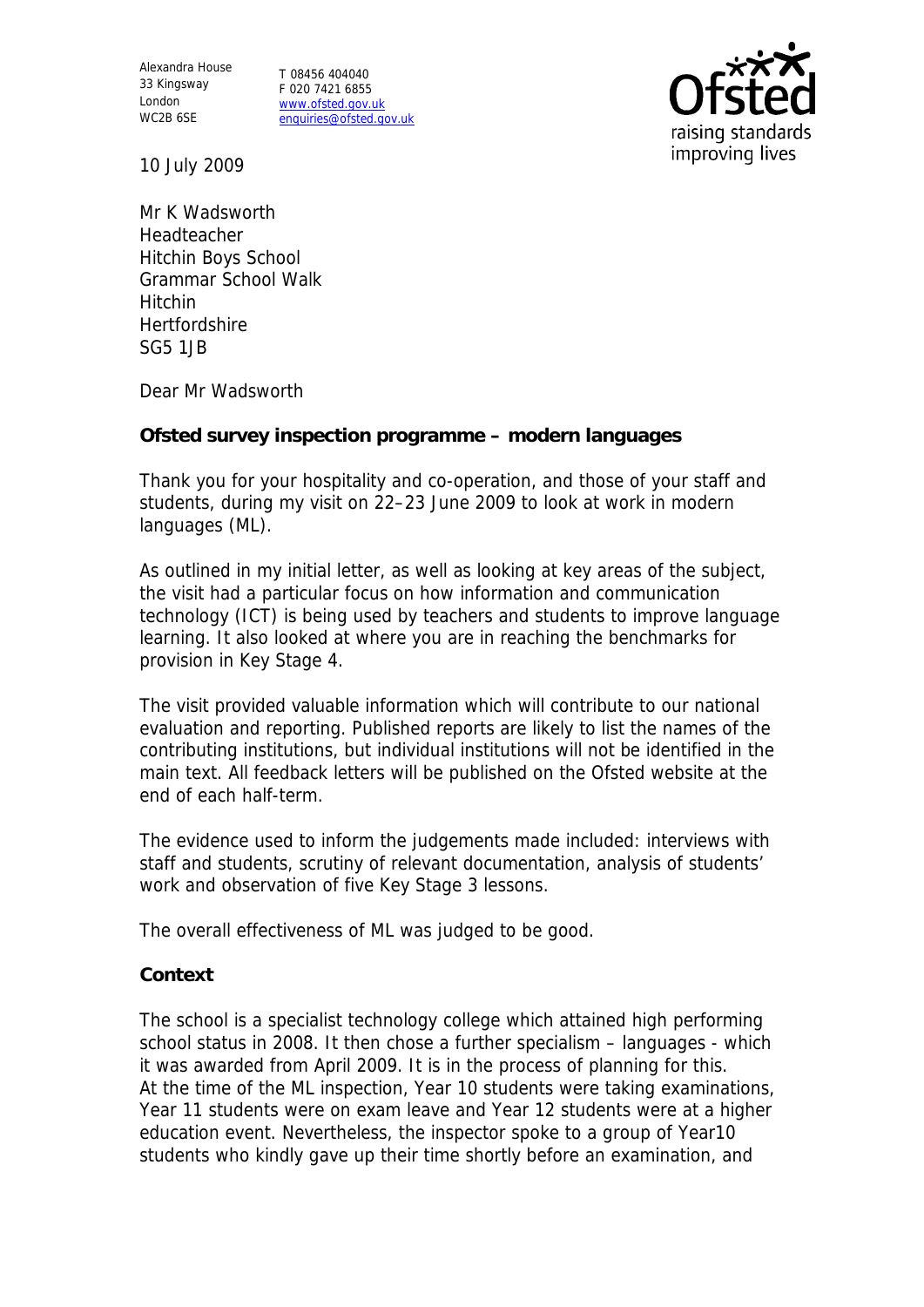two Year 12 students. A key member of the department was also absent due to unavoidable circumstances.

**Achievement and standards** 

Overall, standards are broadly average; achievement in Key Stage 3 is good.

- Standards in Key Stage 3 were well above national expectations in 2008 and the ML department has worked hard to achieve this as they remained stubbornly broadly average for a number of years. In lessons observed progress was good.
- In lessons students spoke with good accents and pronunciation and because the teaching was well structured they learned how to have conversations on simple topics such as at the restaurant or at the doctor's or to make presentations about themselves or others.
- Teachers' expectations that they do this from memory and from building up their knowledge without recourse to written material helped students to make good progress.
- Because they had practiced sufficiently and understood well the key words in use almost all students were able to respond to listening exercises well.
- Students were able to deduce meaning from text well, using context to help their understanding.
- They showed that they had some knowledge of grammar, for example in forming the perfect tense, the near future and in understanding first and third person.
- They write with reasonable accuracy in both key stages according to their ability and there are many examples of extended writing displayed, some of them creative.
- Standards at the end of Key Stage 4 were below the national average last year. Overall, the school's results dipped and languages suffered similarly. In languages this was attributed to the cohort make-up as well as to staffing changes. There is evidence to show that outcomes for the current Year 11 are likely to be broadly average.
- The relatively few students who take French and German post-16 do well.
- Year 10 students were very positive about learning languages and what it could contribute to their future. Key Stage 3 students also felt that learning a language was useful and none expressed a desire not to do so.
- Generally, behaviour in Key Stage 3 lessons was very good. Overall, learning languages contributes very well to students' personal development and their economic well-being.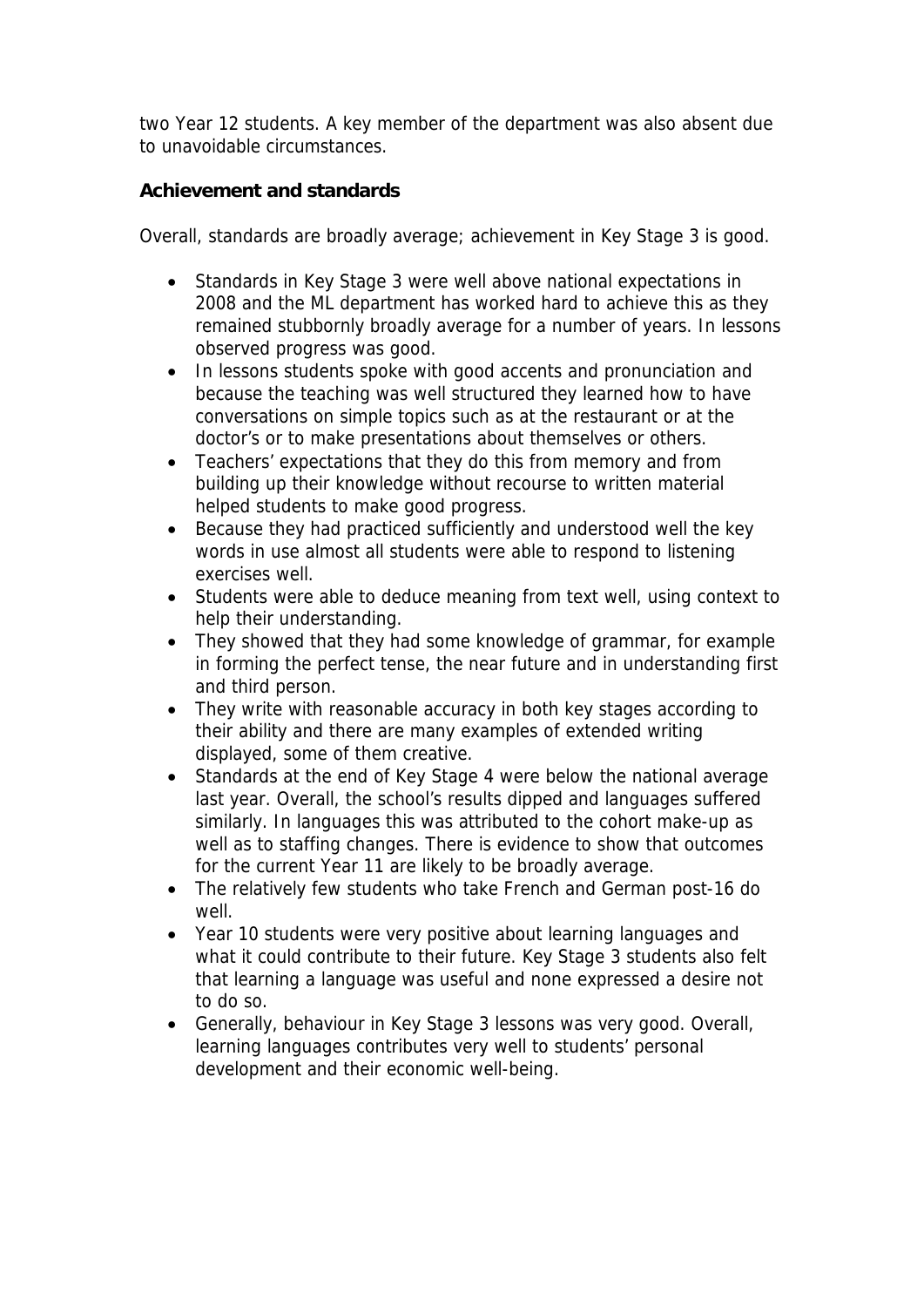## **Quality of teaching and learning in ML**

The quality of teaching and learning is good.

- Lessons were well planned with clear objectives and good progression. Planning allowed for differentiation, mostly by outcome, but in a Year 7 French lesson materials enabled students to achieve according to their ability with all experiencing some success.
- Lessons observed were well structured so that students built on prior learning and could do more than when they started the lesson.
- Lessons were well paced with high expectations.
- Interactive whiteboards were used well by the teachers to revise prior learning or present new work, and on occasion students worked from the front of the class with them to demonstrate to their peers.
- Peer assessment was well used in several lessons, for example, in a Year 8 Spanish lesson where peers critiqued each others' presentations very fairly and said what might have been done better.
- Occasionally a student with specific needs needed more attention from the teacher during activities.
- The target languages are not used routinely to conduct lessons, give instructions and praise, and so students miss out on the more spontaneous exchanges that might be learned and used during their lessons.
- Marking varies in quality and although there are some excellent examples with very good short-term target setting there is also some weaker marking which does not correct basic inaccuracies and does not help students with their next steps. This was reinforced by the students' own comments on marking. There is a departmental policy but it is not always followed.
- Students' books are mostly well presented and provide good reference material.

**Quality of the curriculum** 

The quality of the curriculum is good.

- French is taught in Year 7 and Spanish or Latin are chosen as second languages in Years 8 and 9. Spanish was introduced in 2007 to replace German which few students were choosing into Key Stage 4. This has been a popular move with twice as many students opting for Spanish as for French in Year 10 for 2009/11.
- However, some students feel that with specialist language college status, German should be retained across the school.
- Students are able to learn Panjabi at the nearby girls' school. Examinations in other languages are facilitated, for example: where a student has a first language other than English. The language specialism will bring with it provision for languages for adults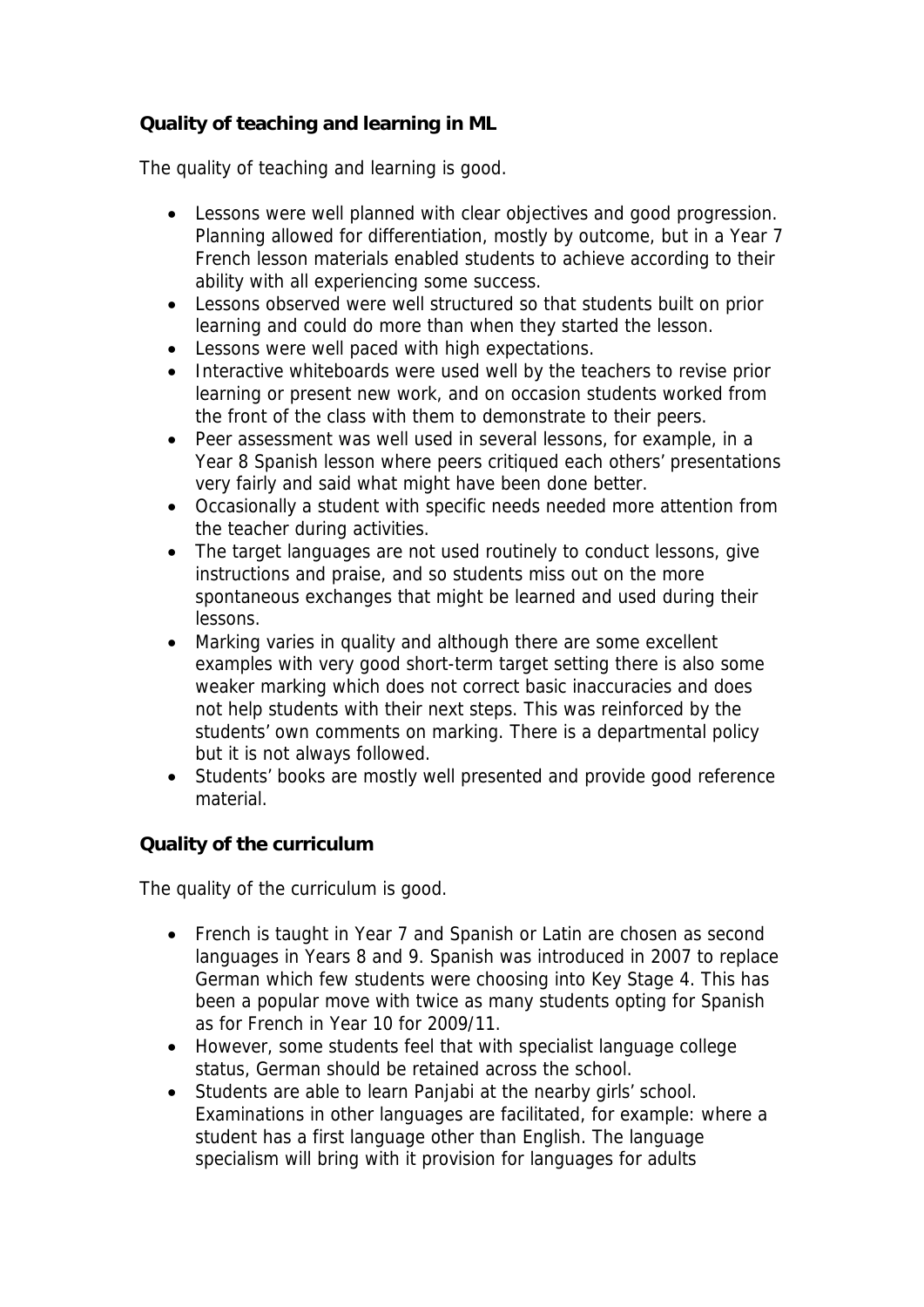- There is suitable time allocated to learning languages in both key stages, including for the two languages in Key Stage 3.
- Activities in lessons observed met the needs of almost all learners and helped them to enjoy learning, achieve well and be creative. Students said they mainly used text books for reading and would like more variety.
- Two foreign language assistants are employed to support students and whilst they work mainly in Key Stage 4 and the sixth form to improve oral skills, they do some work lower down the school.
- Not all classrooms have as good display as most, or celebrate students' written work. The department does not display how learning a language is important to students' futures.
- Schemes of work follow the text books and are not written to reflect the specific nature of the school.
- There are good enrichment and enhancement opportunities in the curriculum with a trip to both France and Spain, numerous extra study activities, student work with primary schools and various enrichment days. The school is already innovative about how it includes languages in its school activities and visits as is demonstrated by the technology specialism 'spectechular' last summer which was compered in French, and visits abroad where other subjects team up with languages such as history and music.

**Leadership and management of ML**

Leadership and management are good.

- You are clearly interested in promoting languages and have been instrumental in taking them forward with the changeover to Spanish and the language college bid.
- The department is sensitively led and this has enabled changes both to staffing and the curriculum to take place in a supportive environment.
- Staffing is now stable, and although some staff are relatively inexperienced, all are enthusiastic and the department has put in place mentoring to ensure that students benefit from all teaching and learning and make the best possible progress. There remain some inconsistencies in departmental practice.
- The department's self-evaluation is evaluative, and accurate. The development plan is well focussed on improvement and has some imminent targets for the language specialism.
- The subject leader has taken notice of the new secondary curriculum and with the department has looked at ways in which they can adapt what they do in response.
- The school has wisely appointed another part-time Spanish native speaker teacher to add to capacity, and ensure that its aims regarding the development of primary languages in its feeder primary schools are met.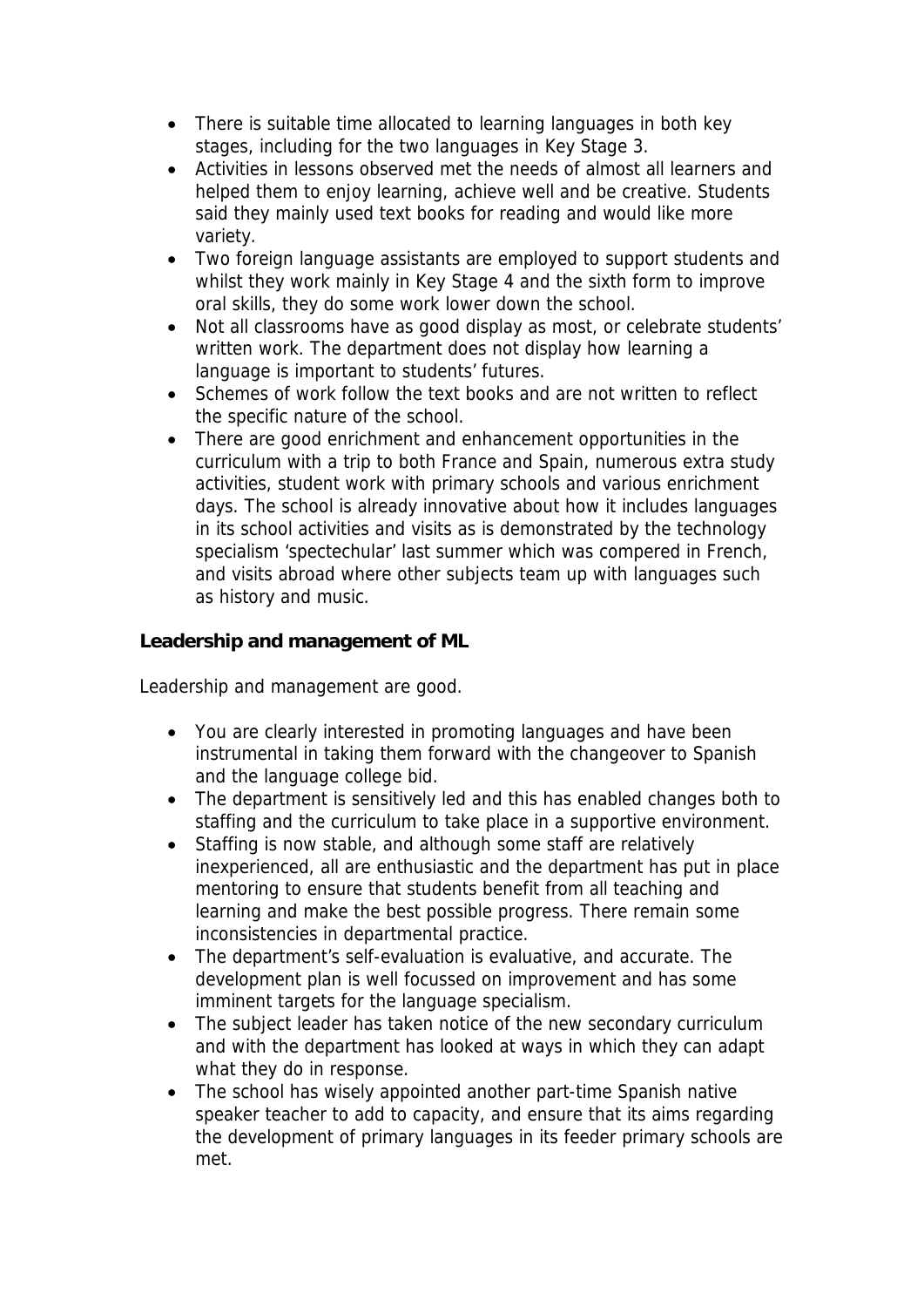**How close the school is to reaching the benchmarks for language take-up in Key Stage 4**

- The school reaches the higher benchmark because it has retained its policy of all students learning at least one language to the end of Year 11.
- There is an increase in the numbers of students taking a language in Year 12 from 3 in 2008/09 to 11 in 2009/10.

**How well is ICT used by teachers and students to improve language learning?** 

This is satisfactory.

- Teachers are using ICT well to present and consolidate work and engage students' interests.
- Students enjoy using the interactive white boards (IWB) themselves to demonstrate to peers.
- The department has a set of wireless laptops which enables it to use ICT very flexibly in classrooms.
- However, depending on which class they are in, students do not use it with the same amount of regularity.
- In a lesson where it was observed, it was introduced at just the right time and motivated students but was not used to its full advantage; for example: to do what a word processor is best for: drafting and redrafting for accuracy and to demonstrate to students the progress they are making.
- There is no policy on its use to highlight when and where it is best used and can enhance students' learning.
- Work on the virtual learning network is envisaged within the specialist language college plans.

**Areas for improvement, which we discussed, included:**

- improving the use of the target languages for conducting lessons and helping students to use language spontaneously beyond the topic areas
- ensuring that inconsistencies within the department which affect students' outcomes are eradicated
- writing schemes of work which take account of the 'new' secondary curriculum, using ICT and are tailored to the school.